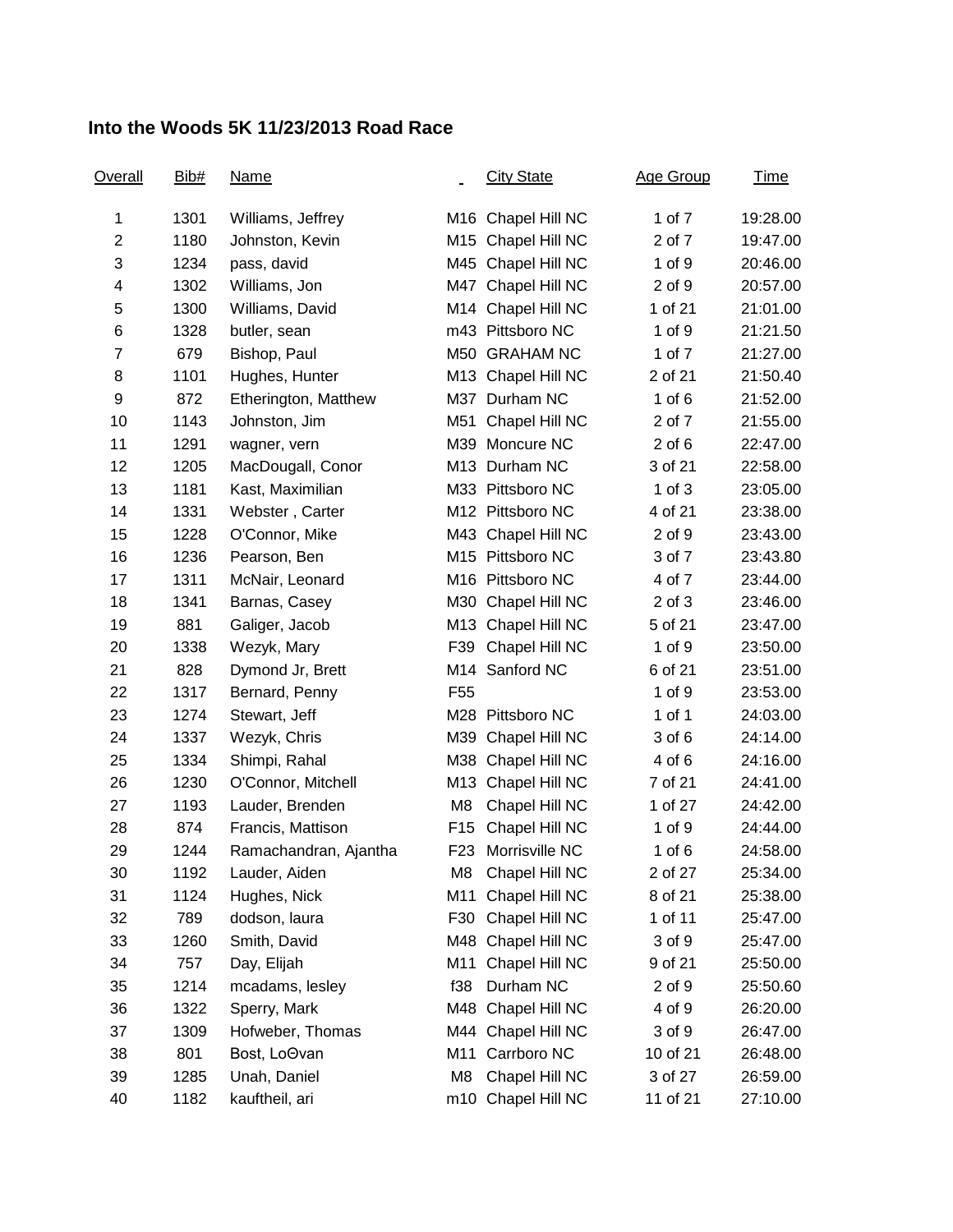| 41 | 1185 | Kauftheil, Randy    |                 | M55 Chapel Hill NC  | 1 of $8$   | 27:11.00 |
|----|------|---------------------|-----------------|---------------------|------------|----------|
| 42 | 1219 | Middlesworth, John  | M52             | Chapel Hill NC      | 3 of 7     | 27:19.00 |
| 43 | 1257 | Shaw, Sera          | F12             | Chapel Hill NC      | 1 of 14    | 27:29.90 |
| 44 | 759  | Deegan, Janna       | F46             | Pittsboro NC        | 1 of 16    | 27:32.00 |
| 45 | 1294 | Weakley, Vanner     | M <sub>8</sub>  | Chapel Hill NC      | 4 of 27    | 27:35.00 |
| 46 | 663  | Berrier, Tobin      | M10             | Pittsboro NC        | 12 of 21   | 27:35.00 |
| 47 | 1339 | Berrier, Scott      | M30             | Pittsboro NC        | 3 of 3     | 27:38.00 |
| 48 | 1224 | Nachman, Deedee     | F45             | Chapel Hill NC      | 2 of 16    | 27:45.00 |
| 49 | 906  | Glover, Angela      | F44             | Chapel Hill NC      | 1 of 22    | 27:47.50 |
| 50 | 1349 | Dell, Jason         | M17             | Chapel Hill NC      | 5 of 7     | 27:49.00 |
| 51 | 782  | Deegan, Tyler       | F <sub>13</sub> | Pittsboro NC        | 2 of 14    | 27:50.00 |
| 52 | 986  | Hamrick, Brooke     | F <sub>19</sub> | Asheville NC        | 2 of 9     | 27:58.60 |
| 53 | 1100 | Hughes, Ethan       | M7              | Chapel Hill NC      | 5 of 27    | 27:59.00 |
| 54 | 645  | Armada, Gustavo     | M19             | Miami FL            | 6 of 7     | 28:01.00 |
| 55 | 1262 | Smith, Jason        | M11             | Chapel Hill NC      | 13 of 21   | 28:16.00 |
| 56 | 767  | Deegan, Patrick     |                 | M12 Pittsboro NC    | 14 of 21   | 28:17.00 |
| 57 | 832  | MacDougall, Jackie  | F40             | Durham NC           | 2 of 22    | 28:35.60 |
| 58 | 1293 | Watterson, Carolyn  | F46             | Pittsboro NC        | 3 of 16    | 29:01.00 |
| 59 | 1243 | Poe, Tim            | M51             | Carrboro NC         | 4 of 7     | 29:22.00 |
| 60 | 709  | Carter, Benjamin    |                 | M12 Pittsboro NC    | 15 of 21   | 29:31.00 |
| 61 | 1327 | Merchant, Melissa   | F <sub>10</sub> | Chapel Hill NC      | 3 of 14    | 29:39.00 |
| 62 | 1308 | harris, william     | m37             | Pittsboro NC        | 5 of 6     | 29:40.90 |
| 63 | 1200 | Lloyd, Nina         | F33             | Chapel Hill NC      | 2 of 11    | 29:50.00 |
| 64 | 1289 | Vaughan, Dawn       | F49             | Chapel Hill NC      | 4 of 16    | 29:51.00 |
| 65 | 1333 | Shimpi, Kristan     | F40             | Chapel Hill NC      | 2a of 22   | 29:52.30 |
| 66 | 774  | Deegan, Sean        | M47             | Pittsboro NC        | 5 of 9     | 29:52.30 |
| 67 | 954  | Gray, Noah          |                 | M13 Pittsboro NC    | 16 of 21   | 30:00.30 |
| 68 | 637  | Arias, Ava          | F <sub>8</sub>  | Pittsboro NC        | 1 of 27    | 30:05.30 |
| 69 | 638  | Arias, Elizabeth    | F39             | Pittsboro NC        | 3 of 9     | 30:06.10 |
| 70 | 1247 | Rounds, Allison     | F32             | Chapel Hill NC      | 3 of 11    | 30:12.30 |
| 71 | 1250 | Savage Jr, Thomas   |                 | M61 Hurdle Mills NC | $1$ of $3$ | 30:13.60 |
| 72 | 1340 | Williams, Tim       |                 | M55 Chapel Hill NC  | 2 of 8     | 30:29.30 |
| 73 | 1254 | Shaw, Bruce         | M60             | Chapel Hill NC      | 2 of 3     | 30:30.30 |
| 74 | 1206 | Endsley, Patricia   | F60             | Durham NC           | 1 of $5$   | 30:55.30 |
| 75 | 1316 | Weakley, Rhiannon   | F11             | Chapel Hill NC      | 4 of 14    | 31:12.30 |
| 76 | 1321 | Royer, Diana        | F30             |                     | 4 of 11    | 31:20.30 |
| 77 | 1320 | Rossi, Mark         | M57             | Chapel Hill NC      | 3 of 8     | 31:43.20 |
| 78 | 1246 | Rossi, Kim          | F49             | Chapel Hill NC      | 5 of 16    | 31:43.30 |
| 79 | 884  | Galiger, Justin     | M10             | Chapel Hill NC      | 17 of 21   | 31:48.60 |
| 80 | 1342 | Greger-Holt, George | M58             | Pittsboro NC        | 4 of 8     | 31:50.80 |
| 81 | 1283 | Trott, Karen        | F44             | Chapel Hill NC      | 4 of 22    | 31:57.80 |
| 82 | 1259 | Skinner, Lelia      | F44             | Chapel Hill NC      | 5 of 22    | 32:00.00 |
| 83 | 1266 | Smith, Lora         | F39             | Chapel Hill NC      | 4 of 9     | 32:05.20 |
| 84 | 1271 | Smollen, Luke       | M8              | Chapel Hill NC      | 6 of 27    | 32:06.60 |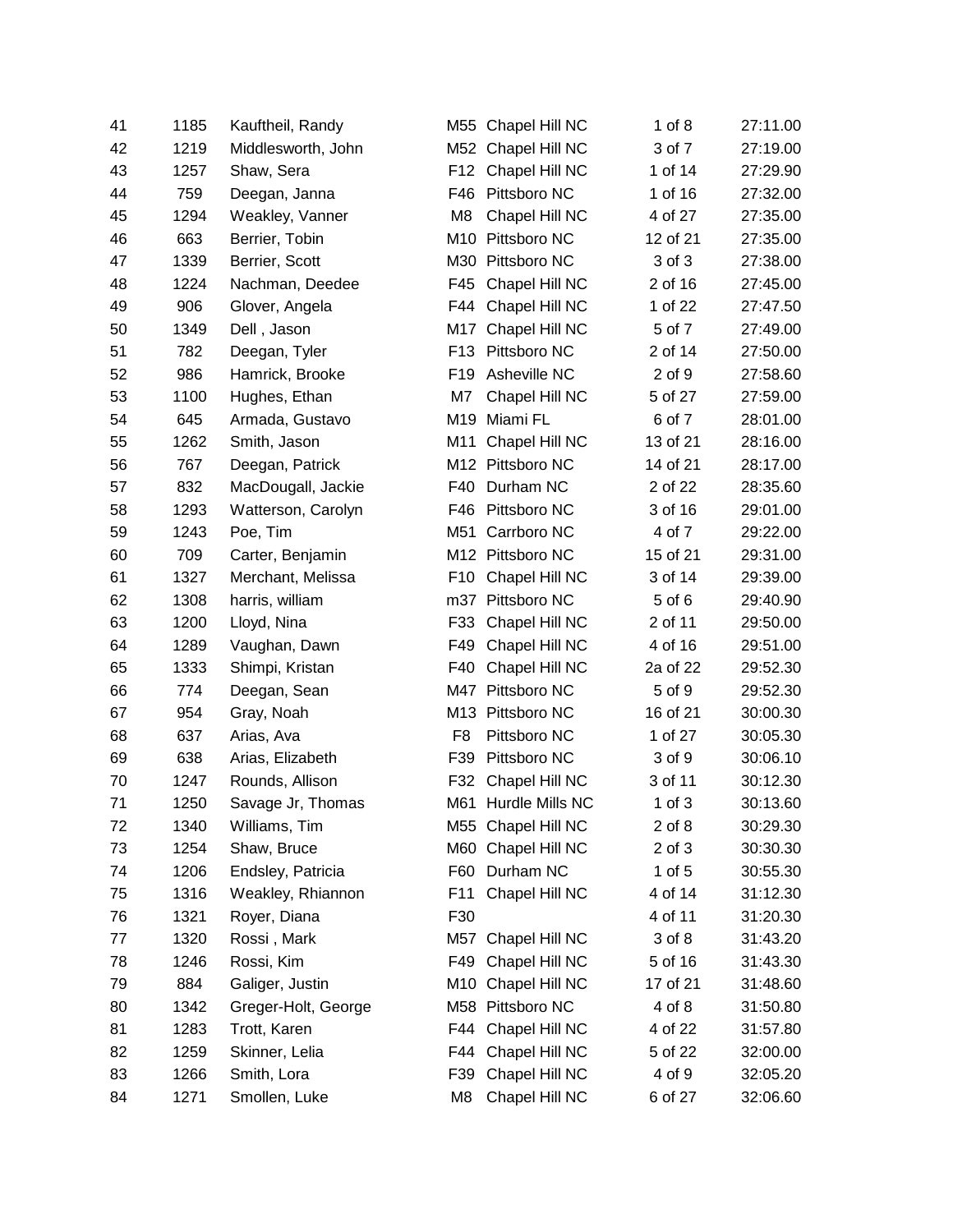| 85  | 934  | Gray, Charlie      | M11             | Pittsboro NC       | 18 of 21   | 32:15.70 |
|-----|------|--------------------|-----------------|--------------------|------------|----------|
| 86  | 1303 | Zamboni, Cara      | F40             | Chapel Hill NC     | 6 of 22    | 32:16.20 |
| 87  | 1287 | Vallanat, Nicholas | M <sub>8</sub>  | Chapel Hill NC     | 7 of 27    | 32:24.90 |
| 88  | 967  | Greene, Deb        | F <sub>56</sub> | Chapel Hill NC     | 2 of 9     | 32:26.30 |
| 89  | 992  | Hasbrouck, Trish   | F52             | Pittsboro NC       | $1$ of $8$ | 32:29.40 |
| 90  | 1237 | Pearson, Forest    | M11             | Pittsboro NC       | 19 of 21   | 33:00.00 |
| 91  | 1242 | Perry, Wyatt       | M16             | Pittsboro NC       | 7 of 7     | 33:00.70 |
| 92  | 1263 | Smith, Jennifer    | F <sub>23</sub> | Durham NC          | $2$ of $6$ | 33:02.00 |
| 93  | 985  | Halchin, Kyle      | M23             | Raleigh NC         | 1 of $2$   | 33:02.60 |
| 94  | 1218 | McReynolds, Hannah | F <sub>8</sub>  | Chapel Hill NC     | 2 of 27    | 33:14.90 |
| 95  | 671  | Berry, Sophia      | F <sub>8</sub>  | Pittsboro NC       | 3 of 27    | 33:19.10 |
| 96  | 667  | Berry, John        | M45             | Chapel Hill NC     | 6 of 9     | 33:19.10 |
| 97  | 1112 | Hughes, Kathleen   | F43             | Chapel Hill NC     | 7 of 22    | 33:38.40 |
| 98  | 955  | Gray, Sam          | M8              | Chapel Hill NC     | 8 of 27    | 33:55.20 |
| 99  | 687  | Breen, Beckman     | M <sub>8</sub>  | Chapel Hill NC     | 9 of 27    | 33:55.30 |
| 100 | 1241 | Perry, Mariah      | F <sub>22</sub> | Pittsboro NC       | 3 of 6     | 33:57.30 |
| 101 | 1240 | Perry, Bridget     | F46             | Pittsboro NC       | 6 of 16    | 34:05.90 |
| 102 | 876  | Frazier, Max       | M8              | Chapel Hill NC     | 10 of 27   | 34:06.00 |
| 103 | 1329 | Webster, Lily      | F <sub>8</sub>  | Chapel Hill NC     | 4 of 27    | 34:06.60 |
| 104 | 1332 | Webster, Norton    | M46             | Pittsboro NC       | 7 of 9     | 34:07.10 |
| 105 | 1267 | Smollen, Alex      | M8              | Chapel Hill NC     | 11 of 27   | 34:14.90 |
| 106 | 861  | Estrada, Crystal   | F31             | Sanford NC         | 5 of 11    | 34:15.90 |
| 107 | 1281 | Tracy, Jeffrey     | M41             | Chapel Hill NC     | 4 of 9     | 34:21.30 |
| 108 | 797  | Durham, Peter      | M8              | Chapel Hill NC     | 12 of 27   | 34:23.00 |
| 109 | 1232 | Osborne, Evan      | M8              | Chapel Hill NC     | 13 of 27   | 34:26.30 |
| 110 | 1268 | Smollen, Chris     | M50             | Chapel Hill NC     | 5 of 7     | 34:29.50 |
| 111 | 1005 | Haywood, Marion    | F66             | Chapel Hill NC     | $1$ of $3$ | 34:29.70 |
| 112 | 1186 | Kesler, Karen      | F45             | Chapel Hill NC     | 7 of 16    | 34:31.80 |
| 113 | 1048 | Henderson, Karla   | F64             | Durham NC          | 2 of 5     | 34:32.70 |
| 114 | 1235 | Pass, Kris         | F44             | Chapel Hill NC     | 8 of 22    | 34:33.10 |
| 115 | 1323 | Simpson, Susan     | F <sub>55</sub> | Chapel Hill NC     | 3 of 9     | 34:33.50 |
| 116 | 1273 | Spencer, Melina    |                 | F14 Pittsboro NC   | 5 of 14    | 34:40.10 |
| 117 | 1213 | Martin, Lynne      | F40             | Chapel Hill NC     | 9 of 22    | 35:03.00 |
| 118 | 1248 | Sapienza, Andrea   | F47             | Chapel Hill NC     | 8 of 16    | 35:03.60 |
| 119 | 1209 | Mangum, Abbie      | F7              | Durham NC          | 5 of 27    | 35:18.90 |
| 120 | 1314 | Tuttle, Julie      | F47             | Chapel Hill NC     | 9 of 16    | 35:22.60 |
| 121 | 740  | Day, Claire        | F17             | Chapel Hill NC     | 3 of 9     | 35:27.60 |
| 122 | 1194 | Lauder, Kathleen   | F43             | Chapel Hill NC     | 10 of 22   | 35:32.80 |
| 123 | 1282 | Tracy, Sarah       | F16             | Chapel Hill NC     | 4 of 9     | 35:34.50 |
| 124 | 1231 | O'Connor, Reegan   | F14             | Chapel Hill NC     | 6 of 14    | 35:38.50 |
| 125 | 1256 | Shaw, Samantha     | F14             | Chapel Hill NC     | 7 of 14    | 35:38.50 |
| 126 | 1278 | Thomas, Mara       | F33             | Durham NC          | 6 of 11    | 35:43.80 |
| 127 | 1347 | Baker, Lauren      | F10             | Chapel Hill NC     | 8 of 14    | 35:43.90 |
| 128 | 1348 | Baker, Lance       |                 | M42 Chapel Hill NC | 5 of 9     | 35:45.80 |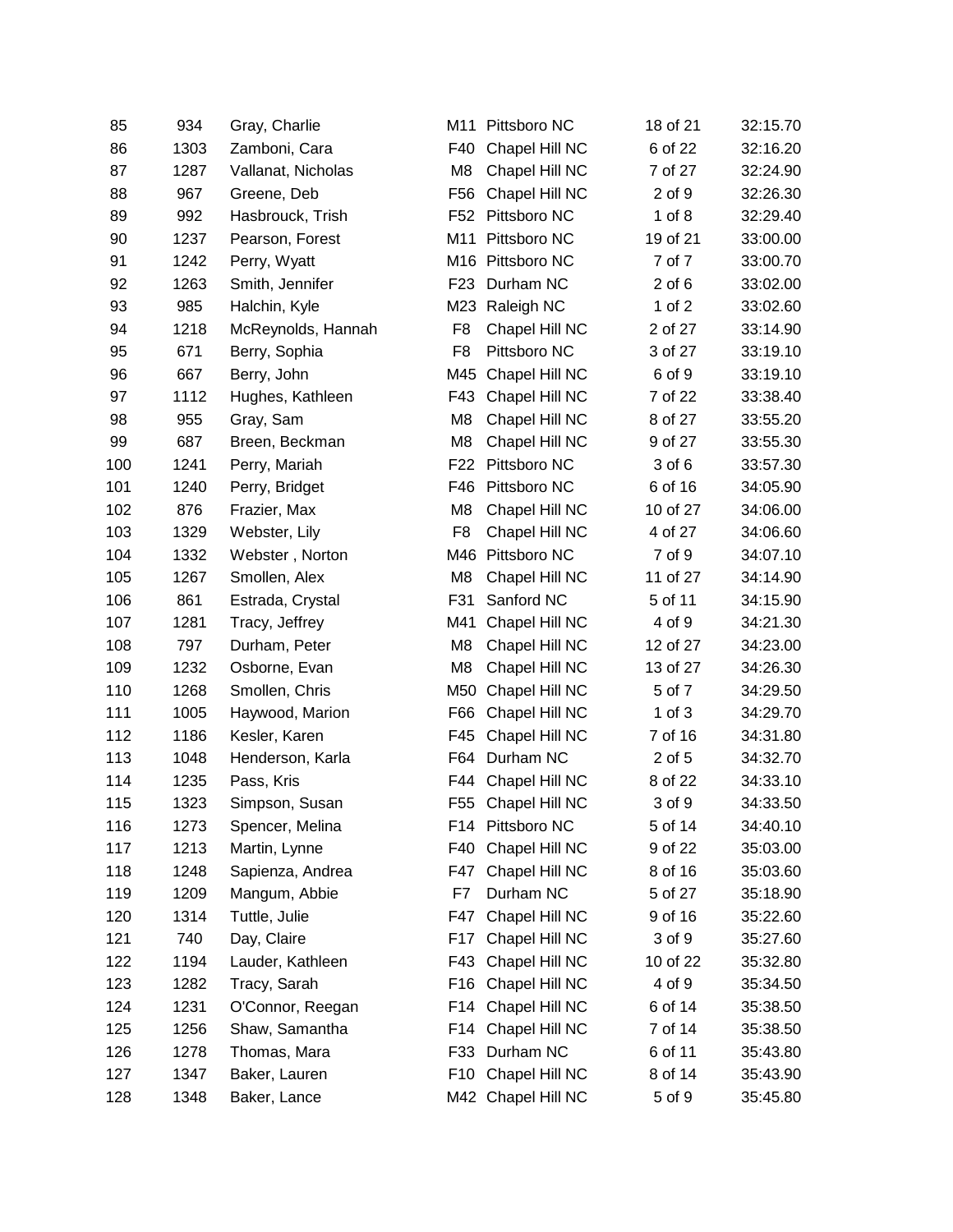| 129 | 1201 | Lloyd, Wesley        | M36             | Chapel Hill NC   | 6 of 6     | 35:51.20 |
|-----|------|----------------------|-----------------|------------------|------------|----------|
| 130 | 1199 | Lloyd, Judge         | M <sub>6</sub>  | Chapel Hill NC   | 14 of 27   | 35:51.90 |
| 131 | 1345 | Powers, Bill         | M79             | Chapel Hill NC   | $1$ of $3$ | 35:54.30 |
| 132 | 1265 | Smith, Kelsey        | F <sub>8</sub>  | Chapel Hill NC   | 6 of 27    | 35:57.20 |
| 133 | 1190 | Laberge, Taylor      | M7              | Chapel Hill NC   | 15 of 27   | 36:12.60 |
| 134 | 1202 | Lyle-Cannon, Ruthie  | F13             | <b>DURHAM NC</b> | 9 of 14    | 36:22.00 |
| 135 | 1138 | Johnson, Inneke      | F38             | <b>CARY NC</b>   | 5 of 9     | 36:22.40 |
| 136 | 1217 | McElwee, Chelsey     | F24             | Carrboro NC      | 4 of 6     | 36:22.90 |
| 137 | 1050 | Herzing, Alex        | M21             | Apex NC          | 2 of 2     | 36:23.30 |
| 138 | 1187 | Ketner, Amanda       | F24             | Carrboro NC      | 5 of 6     | 36:24.00 |
| 139 | 1272 | Spencer, Mel         | M57             | Pittsboro NC     | 5 of 8     | 36:29.20 |
| 140 | 1189 | Laberge, Melanie     | F42             | Chapel Hill NC   | 11 of 22   | 36:34.00 |
| 141 | 1306 | Collins, Peyton      | F <sub>6</sub>  | Pittsboro NC     | 7 of 27    | 36:46.10 |
| 142 | 804  | Brewer, Caden        | M <sub>6</sub>  | Chapel Hill NC   | 16 of 27   | 36:46.10 |
| 143 | 724  | Collins, Erin        | F30             | Pittsboro NC     | 7 of 11    | 36:47.00 |
| 144 | 1336 | Shimpi, Aidan        | M10             | Chapel Hill NC   | 20 of 21   | 36:47.70 |
| 145 | 1304 | Brewer, Chris        | M41             | Chapel Hill NC   | 6 of 9     | 36:48.40 |
| 146 | 1227 | O'Connor, Graden     | M <sub>8</sub>  | Chapel Hill NC   | 17 of 27   | 36:57.40 |
| 147 | 721  | Carter, Greg         | M50             | Pittsboro NC     | 6 of 7     | 37:06.00 |
| 148 | 1269 | Smollen, Leslie      | F49             | Chapel Hill NC   | 10 of 16   | 37:29.60 |
| 149 | 1312 | Rivers, McNair       | F35             | Chapel Hill NC   | 6 of 9     | 37:29.90 |
| 150 | 1188 | Laberge, Kendall     | F <sub>9</sub>  | Chapel Hill NC   | 8 of 27    | 37:41.30 |
| 151 | 1195 | Lauder, Meghan       | F <sub>10</sub> | Chapel Hill NC   | 10 of 14   | 37:42.80 |
| 152 | 1210 | Mangum, Harris       | M <sub>6</sub>  | Durham NC        | 18 of 27   | 37:43.30 |
| 153 | 1351 | Thompson, Ginny      | F56             | Chapel Hill NC   | 4 of 9     | 37:48.50 |
| 154 | 1315 | Weakley, Alan        | M56             | Chapel Hill NC   | 6 of 8     | 38:21.80 |
| 155 | 1225 | Nachman, Henry       | M12             | Chapel Hill NC   | 21 of 21   | 38:33.10 |
| 156 | 1198 | Lloyd, Jessica       | F33             | Chapel Hill NC   | 8 of 11    | 38:33.20 |
| 157 | 796  | Durham, Gracie       | F <sub>8</sub>  | Chapel Hill NC   | 9 of 27    | 38:42.80 |
| 158 | 1211 | Mangum, Kirk         |                 | M43 Durham NC    | 7 of 9     | 38:45.30 |
| 159 | 1212 | Mangum, Lyndsey      | F <sub>8</sub>  | Chapel Hill NC   | 10 of 27   | 38:45.30 |
| 160 | 700  | Bushek, Chris        |                 | M40 Pittsboro NC | 8 of 9     | 38:55.90 |
| 161 | 680  | Blackburn, Gwendolen | F40             | Pittsboro NC     | 12 of 22   | 38:56.10 |
| 162 | 1255 | Shaw, Kathi          | F51             | Chapel Hill NC   | $2$ of $8$ | 38:58.20 |
| 163 | 1245 | Grimm, Jill          | F24             | Carrboro NC      | 6 of 6     | 39:09.60 |
| 164 | 805  | Dymond, Alexandra    | F <sub>13</sub> | Sanford NC       | 11 of 14   | 39:09.90 |
| 165 | 879  | Galiger, Ethan       | M8              | Chapel Hill NC   | 19 of 27   | 39:29.70 |
| 166 | 1238 | Pearson, Martha      | F49             | Pittsboro NC     | 11 of 16   | 39:31.90 |
| 167 | 1239 | Pearson, William     |                 | M44 Pittsboro NC | 9 of 9     | 39:34.30 |
| 168 | 899  | Galiger, Mike        | M46             | Chapel Hill NC   | 8 of 9     | 39:36.90 |
| 169 | 1319 | Waldner, Cole        | M9              | Chapel Hill NC   | 20 of 27   | 39:40.90 |
| 170 | 1292 | Waldner, Jennifer    | F42             | Chapel Hill NC   | 13 of 22   | 39:42.70 |
| 171 | 1002 | Hayduk, Lia          | F <sub>8</sub>  | Chapel Hill NC   | 11 of 27   | 39:47.60 |
| 172 | 1318 | Berg, Anna           |                 | F16 Pittsboro NC | 5 of 9     | 39:50.10 |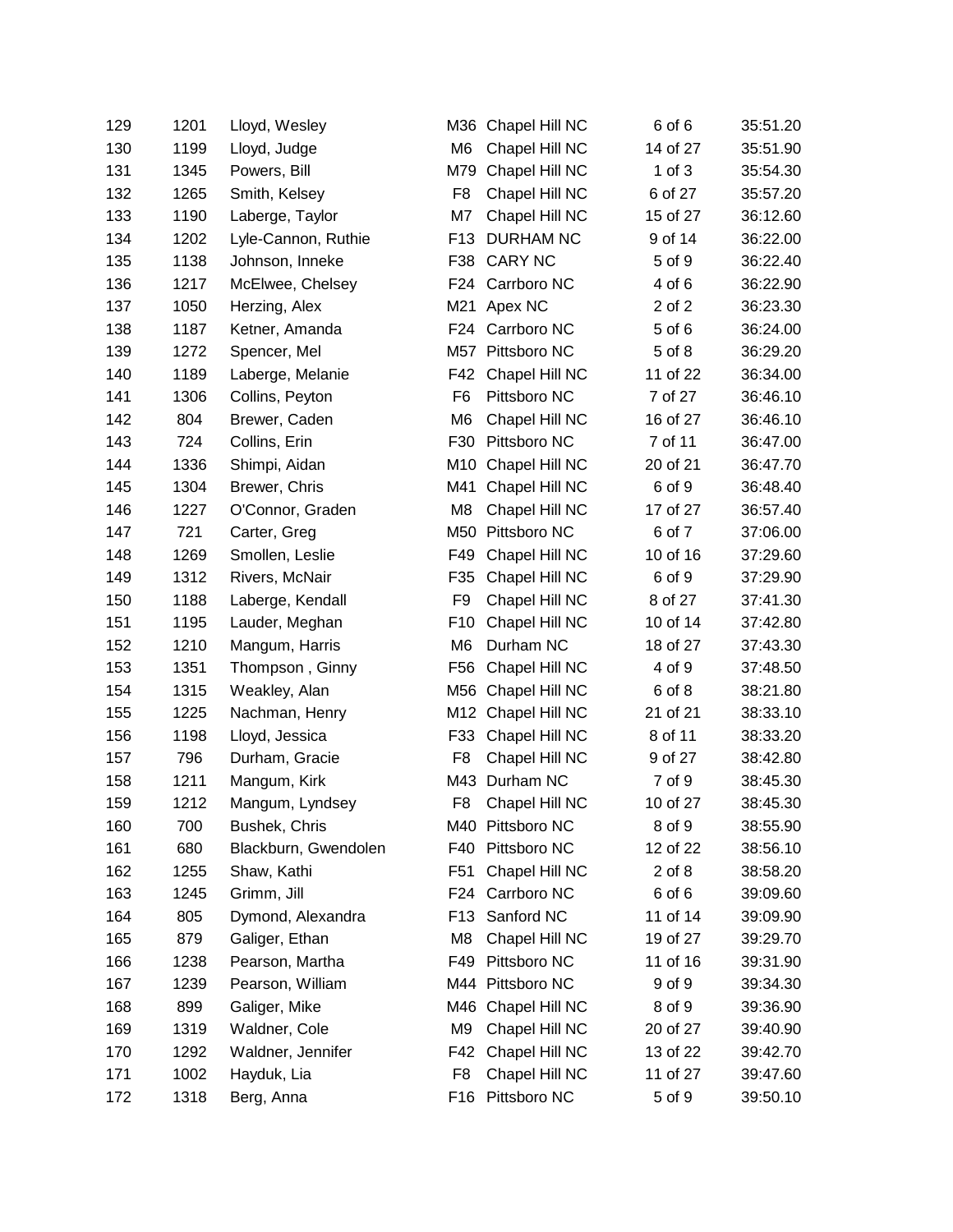| 173 | 1183 | Kauftheil, Cara     | F51             | Chapel Hill NC     | 3 of 8     | 39:51.60 |
|-----|------|---------------------|-----------------|--------------------|------------|----------|
| 174 | 873  | Farrell, Theresa    | F <sub>16</sub> | Chapel Hill NC     | 6 of 9     | 39:52.20 |
| 175 | 1350 | Farrell, Martha     | F <sub>16</sub> | Chapel Hill NC     | 7 of 9     | 39:52.30 |
| 176 | 1229 | O'Connor, Missy     | F42             | Chapel Hill NC     | 14 of 22   | 40:02.70 |
| 177 | 1277 | Tesfalidet, Ruth    | F38             | Chapel Hill NC     | 7 of 9     | 40:03.40 |
| 178 | 738  | Crumb, Gabe         | F <sub>8</sub>  | Chapel Hill NC     | 12 of 27   | 40:08.80 |
| 179 | 1226 | Nowak, Megan        | F <sub>8</sub>  | Chapel Hill NC     | 13 of 27   | 40:15.50 |
| 180 | 1343 | Greger-Holt, Nansi  | F57             | Pittsboro NC       | 5 of 9     | 40:15.80 |
| 181 | 1216 | McDonald, Larry     | M56             | Durham NC          | 7 of 8     | 40:18.60 |
| 182 | 1275 | Stewart, Lindsay    | F <sub>29</sub> | Pittsboro NC       | 1 of 1     | 40:20.60 |
| 183 | 1233 | Osborne, William    | M <sub>8</sub>  | Chapel Hill NC     | 21 of 27   | 40:20.80 |
| 184 | 784  | Dodd, Beth          | F34             | Chapel Hill NC     | 9 of 11    | 40:59.20 |
| 185 | 1326 | Linthicum, Elle     | F11             | Durham NC          | 12 of 14   | 41:20.60 |
| 186 | 1191 | Lane, Zoe           | F <sub>8</sub>  | Chapel Hill NC     | 14 of 27   | 41:24.70 |
| 187 | 1290 | Vaughan, Rose       | F <sub>13</sub> | Pittsboro NC       | 13 of 14   | 41:25.50 |
| 188 | 1288 | Vaughan, Christene  | F41             | Pittsboro NC       | 15 of 22   | 41:25.60 |
| 189 | 1270 | Smollen, Lexi       | F <sub>8</sub>  | Chapel Hill NC     | 15 of 27   | 41:31.30 |
| 190 | 1051 | Hobbs, Emma         | F <sub>8</sub>  | Chapel Hill NC     | 16 of 27   | 41:40.10 |
| 191 | 1197 | Linthicum, Chalotte | F14             | Durham NC          | 14 of 14   | 41:40.60 |
| 192 | 1280 | Thompson, Jana      | F <sub>8</sub>  | Chapel Hill NC     | 17 of 27   | 41:44.60 |
| 193 | 1203 | lynch, megan        | F <sub>57</sub> | Moncure NC         | 6 of 9     | 42:18.80 |
| 194 | 1249 | Savage, Linda       | F61             | Hurdle Mills NC    | 3 of 5     | 42:55.50 |
| 195 | 555  | Apolito, Jenna      | F <sub>8</sub>  | Chapel Hill NC     | 18 of 27   | 43:19.20 |
| 196 | 620  | Apolito, Victoria   | F39             | Chapel Hill NC     | 8 of 9     | 43:20.40 |
| 197 | 1208 | Magaw, Ella         | F <sub>9</sub>  | Carrboro NC        | 19 of 27   | 43:30.40 |
| 198 | 1335 | Shimpi, Samantha    | F <sub>8</sub>  | Chapel Hill NC     | 20 of 27   | 43:32.60 |
| 199 | 1204 | Lyons, Rachel       | F38             | Durham NC          | 9 of 9     | 43:53.00 |
| 200 | 1279 | Thomas, Victoria    | F <sub>53</sub> | Pittsboro NC       | 4 of 8     | 43:57.10 |
| 201 | 809  | Dymond, Barbara     | F46             | Sanford NC         | 12 of 16   | 44:25.80 |
| 202 | 877  | Fulcher, William    | M <sub>8</sub>  | Chapel Hill NC     | 22 of 27   | 44:25.80 |
| 203 | 1276 | Tavana, Elijah      | M <sub>8</sub>  | Chapel Hill NC     | 23 of 27   | 44:26.10 |
| 204 | 656  | Barnes, Chris       | F47             | Chapel Hill NC     | 13 of 16   | 44:26.30 |
| 205 | 1220 | Monroe, Dylan       | M8              | Chapel Hill NC     | 24 of 27   | 44:29.20 |
| 206 | 1346 | Stewart, Ann        | F62             | Pittsboro NC       | 4 of 5     | 44:35.60 |
| 207 | 1142 | Johnston, Jenny     | F52             | Chapel Hill NC     | 5 of 8     | 44:50.30 |
| 208 | 662  | Berrier, Stephanie  | F43             | Pittsboro NC       | 16 of 22   | 45:25.10 |
| 209 | 685  | Boyle, Keith        | M73             | Pittsboro NC       | $2$ of $3$ | 45:28.40 |
| 210 | 659  | Bell, Teagan        | F <sub>8</sub>  | Chapel Hill NC     | 21 of 27   | 46:11.90 |
| 211 | 657  | Bell, Debra         | F40             | Raleigh NC         | 17 of 22   | 46:13.90 |
| 212 | 1344 | Palaskas, Joanne    | F60             | Pittsboro NC       | 5 of 5     | 46:16.40 |
| 213 | 701  | Cannon, Jennifer    | F41             | Charlotte NC       | 18 of 22   | 46:38.60 |
| 214 | 727  | Crace, Emily        | F17             | Pittsboro NC       | 8 of 9     | 47:04.10 |
| 215 | 1261 | Smith, Holly        | F <sub>8</sub>  | Chapel Hill NC     | 22 of 27   | 47:07.00 |
| 216 | 1330 | Smith, Carl         |                 | M54 Chapel Hill NC | 7 of 7     | 47:11.10 |